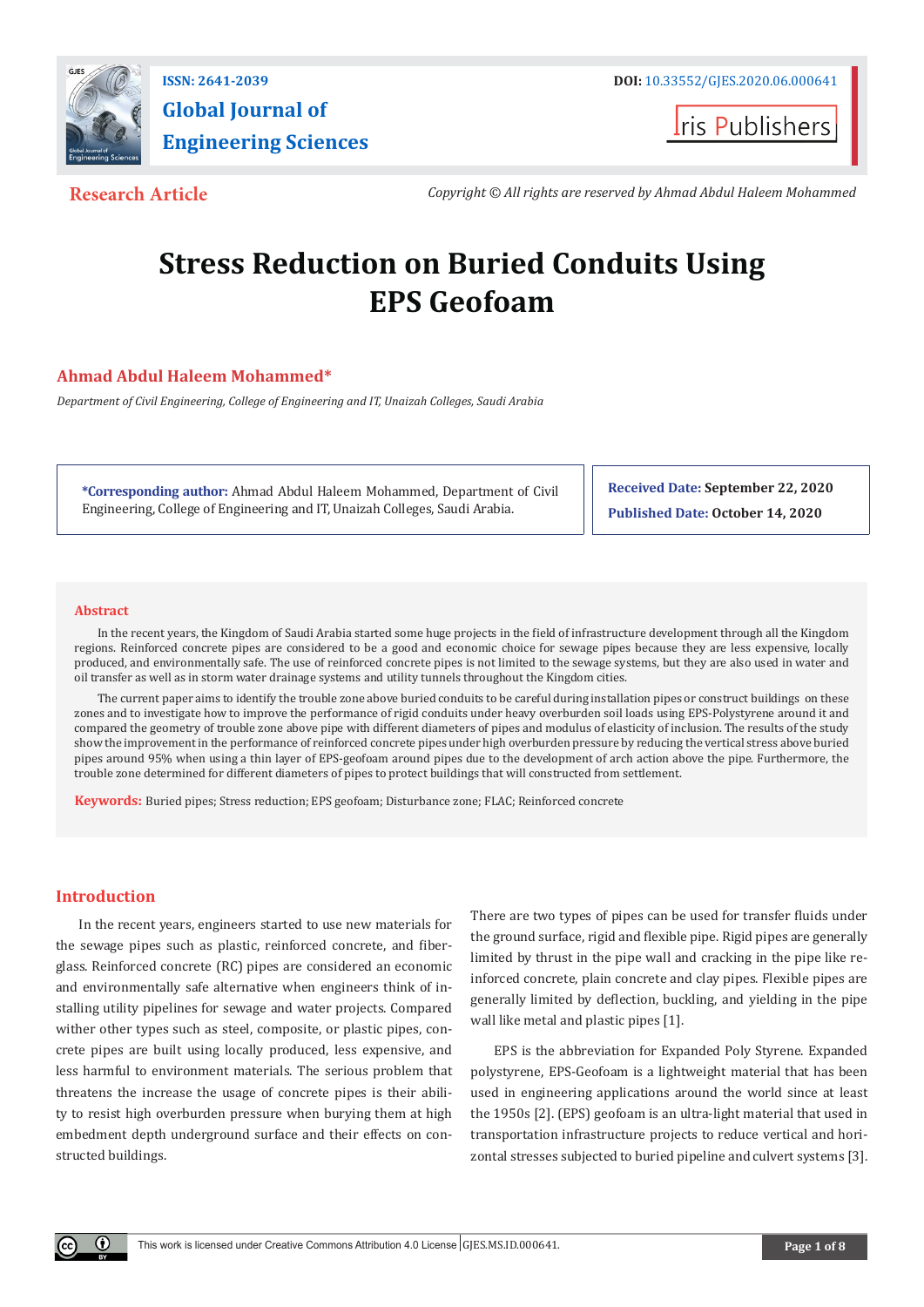It is a lightweight cellular plastic material consisting of fine spherical shaped particles which are comprised of 98% air [4]. EPS geofoam is manufactured by pre-expanding polystyrene beads which are molded and fused in block-molds using dry saturated steam [5].

During the period from 1988 to 1992 researchers measure the deformation and the vertical and horizontal earth pressure on buried concrete pipes using hydraulic pressure cells. Hydraulic earth pressure measuring cells can installed next to pipe in both sides and above pipe below and above compressible layer with measured distance [6]. For installations with granular backfill material, the long-term measured vertical pressure above the pipe ranged from 23% to 25% of the overburden pressure and about 45% for the one with cohesive soil backfill. Also, the type of soil used in the embankment construction affect the performance of induced arching because the field with granular fill reduced the vertical pressure over the culvert more than the one with silty- clay embankment. The results also show that the deformation of EPS compressible layer is greater in cohesive fill than in granular fill.

The final compression of the EPS geofoam compressible layer at the end of embankment construction ranged from 27 % to 32 % for concrete pipes with granular fill and 50 % for cast-in-situ box culvert with cohesive fill. So, the induced trench installation meth- od is successful in reducing the vertical loads on the buried pipes and culverts and it depends on the selection of backfill material with higher stiffness like granular fill material [6]. Table 1 shows a list of physical model studies on induced trench for different re- searchers from 1979 to 2008 [7].

#### **Objectives**

This research aims to achieve the following objectives:

Identifying the geometry of disturbance zone above buried pipes with different diameters of pipes surrounded with inclusion that graded from flexible to rigid materials.

Investigating the reduction of the vertical stress on buried pipes and improving the performance of it by installing a compressible inclusion around pipe.

# **Methodology**

In this research the study of a problem will made by a numerical model using FLAC 8.0 (finite difference analysis software). FLAC is a two-dimensional explicit finite difference program used for engineering mechanics computation [8]. This program used for engineering problems to simulates the behavior of structures built of soil, rock, concrete or other materials [8]. FLAC also contains many special features like interface elements, plane stress, plane strain, groundwater and consolidation and structural element models. It also contains a database for materials and its properties that will use in a model. Analytical verification for numerical results done using equations to calculate a vertical stress above buried pipe.

#### **Numerical model**

The numerical analysis done by using FLAC finite difference analysis program. Models and simulation are done for a concrete pipe under the ground surface 20m deep that surrounded with 20cm thickness of cover material (Figure1) that tested with different modulus of elasticity from flexible to rigid material.

This test show how the stress on pipe will reduce by distribute the loads around pipe with arch action method because there is an incompressible layer around it. Also, from strain border above pipe the disturbance zone geometry can be determined. Dimensions used in this simulation are 40m X 40m and its divided into grids with 200 X 200 elements which that each element is 20cm X 20cm. Tables 2&3 shows the properties of materials from database of FLAC that used to prepare a model (Figure 1).

| Table 1: Physical Model Studies. |                             |                                                                                                                                                             |  |  |  |
|----------------------------------|-----------------------------|-------------------------------------------------------------------------------------------------------------------------------------------------------------|--|--|--|
| <b>Title</b>                     | <b>Structure</b>            | <b>Remarks</b>                                                                                                                                              |  |  |  |
| Floyd & Clark-1979               | Box culvert                 | No results are reported due to problems related to instrumentation                                                                                          |  |  |  |
| Valested-1993                    | Box culvert                 | 37 % reduction of the vertical stresses relative to the overburden stresses on top of<br>the box and no pressures on the sides and bottom are reported      |  |  |  |
| Okabayashi -1994                 | Box culvert                 | Recommended optimized size and location of compressible EPS geofoam layer                                                                                   |  |  |  |
| Bourque -2002                    | Twin box culvert            | Studied the effect of culvert spacing and compressible material geometry                                                                                    |  |  |  |
| MacLeod-2003                     | Box culvert                 | 80 % reduction in vertical stress relative to the overburden stresses on top of the<br>culvert and a small increase in the lateral stresses                 |  |  |  |
| Mcaffee and Valsangkar-2005      | Single box and pipe culvert | 64–76 % reduction in vertical stress relative to the overburden stresses on top of the<br>culvert and larger lateral stresses relative to vertical stresses |  |  |  |
| Parker-2008                      | Single pipe culvert         | 76 % reduction in vertical stress relative to the overburden stresses on top of the<br>culvert and a small increase in the lateral stresses                 |  |  |  |

**Table 2:** Properties of Materials That Used in A Model from FLAC Database.

|                    | Mass Den- sity $(Kg/m3)$ | Elastic Modu- lus (Pa) | <b>Poisson's Ratio (unitless)</b> | Thick-ness (m) |
|--------------------|--------------------------|------------------------|-----------------------------------|----------------|
| Inclusion Material |                          | 25 E3-25 E9            | 0.25                              | 0.2            |
| Concrete Pipe      | 2200                     | 5E10                   | 0.25                              | 0.2            |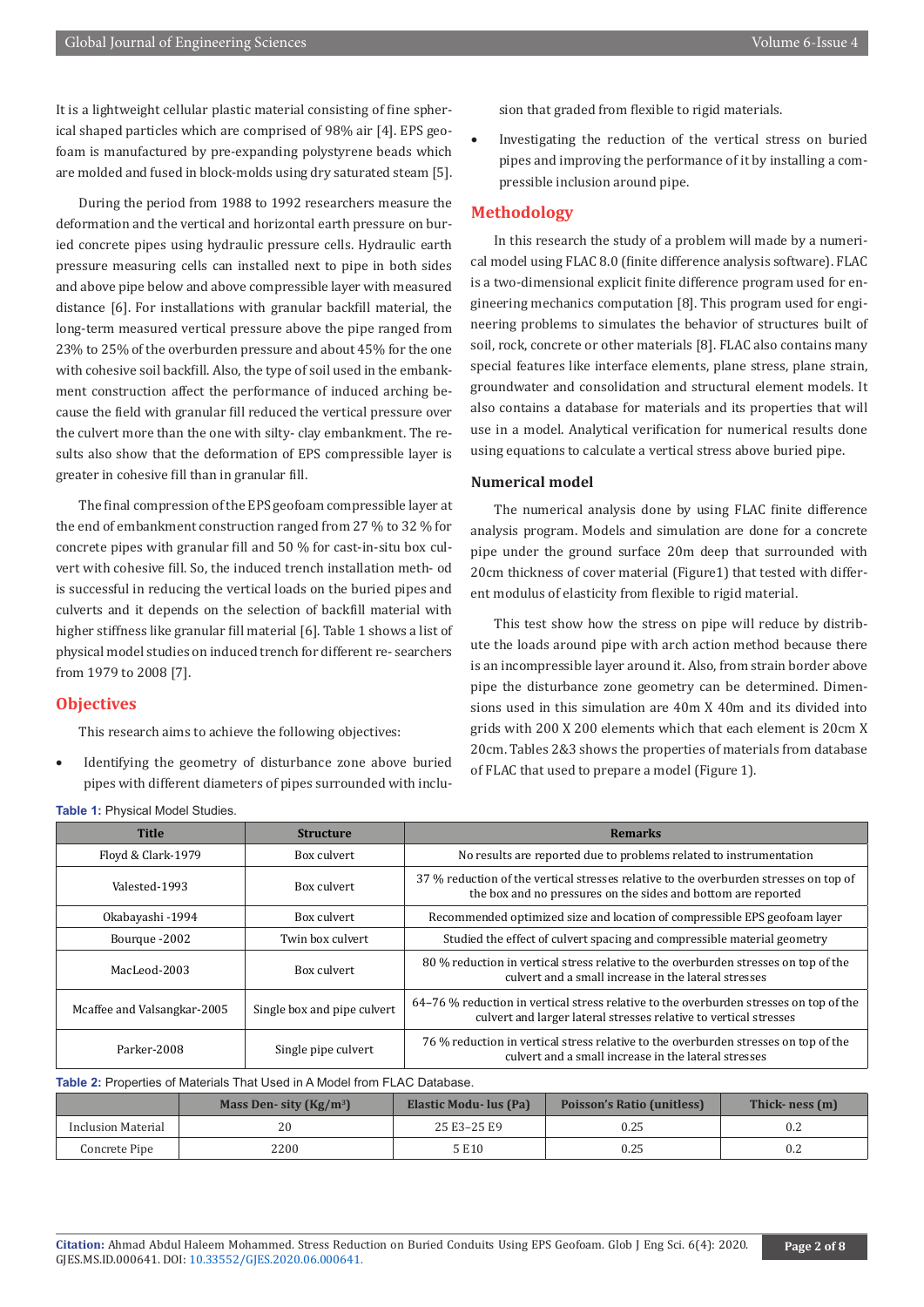**Table 3:** Backfill Soil Properties.

|      | <b>Type of Soil</b>    | Mass Density $(Kg/m^3)$ | <b>Cohesion</b> © |       | Angle of Friction (o)   Elastic Modulus (Pa)   Poisson's Ratio (unitless) |
|------|------------------------|-------------------------|-------------------|-------|---------------------------------------------------------------------------|
| Soil | Uniform Coarse<br>Sand | 1600                    |                   | 25 E6 | 0.25                                                                      |

**Table 4:** Values of Vertical Stress.

| Diameter of Pipe (m) | $S_{\ldots}$ from FLAC (N/m <sup>2</sup> ) | $S_{\ldots}$ from Equation (N/m <sup>2</sup> ) |
|----------------------|--------------------------------------------|------------------------------------------------|
| 0.8                  | $4.656*105$                                | 4.4136*105                                     |
| 1.2                  | $5.341*105$                                | 4.4231*105                                     |
| 1.6                  | $5.274*105$                                | 4.4325*105                                     |
|                      | 5.881*10 <sup>5</sup>                      | 4.4419*105                                     |

Loading and boundary conditions: This model ran with a dead load of backfill soil without adding any external loads with the following boundary conditions (Table 3):

- a. Fix X axis at  $i = 1$  and  $i = 201$ .
- b. Fix Y axis at  $j = 1$ .

#### **Results and Discussion**

Figure 2 from FLAC software shows the shear strain increment that indicates the disturbance zone above buried pipe and show the top and bottom width of this zone by colouring the strain line and its geometry near the shape cone. Shear strain: it is defined as the ratio of the change in deformation to its original length perpendicular to the axes of the member due to shear stress of soil. It is dependent on shear stress and shear modulus (Figures 2&3).

Simulation done 12 times with a model showed in Figure 1 for different diameters of concrete pipes with ranged modulus of elasticity of cover material from 25KPa to 25GPa. Figure 3 shows the curve between diameter of pipe and the bottom width of disturbance zone directly above pipe for each modulus of elasticity of inclusion material. We can notice that the bottom width directly proportional to the diameter of pipe in the case of flexible pipe and

inversely proportional in the case of rigid pipe. Figure 4 shows the curve between diameter of pipe and the top width of disturbance zone above pipe near the surface of ground for each modulus of elasticity of inclusion material. We can notice that the top width directly proportional to the diameter of pipe in the case of flexible and rigid pipe.

Figures 5&6 from FLAC simulation show the difference in values of vertical stress between flexible and rigid inclusion around pipe and how the flexible inclusion reduces the stress around 95%. Figure 7 shows the curve between diameter of pipe and the vertical stress  $(S_{yy})$  above pipe near the surface of inclusion material for each modulus of elasticity. We can notice that the vertical stress above flexible material reduced about 95% from rigid material. Figures 8&9 show the vertical displacement of simulation from FLAC and the curve between diameter of pipe and the vertical displacement (Y-disp) above pipe near the surface of inclusion material for each modulus of elasticity. We can notice from curve that the flexible material causes more vertical displacement than rigid material. Figure 10 shows a vertical section for a geometry of disturbance zone above concrete buried pipe surrounded with inclusion (Figures 4-7).

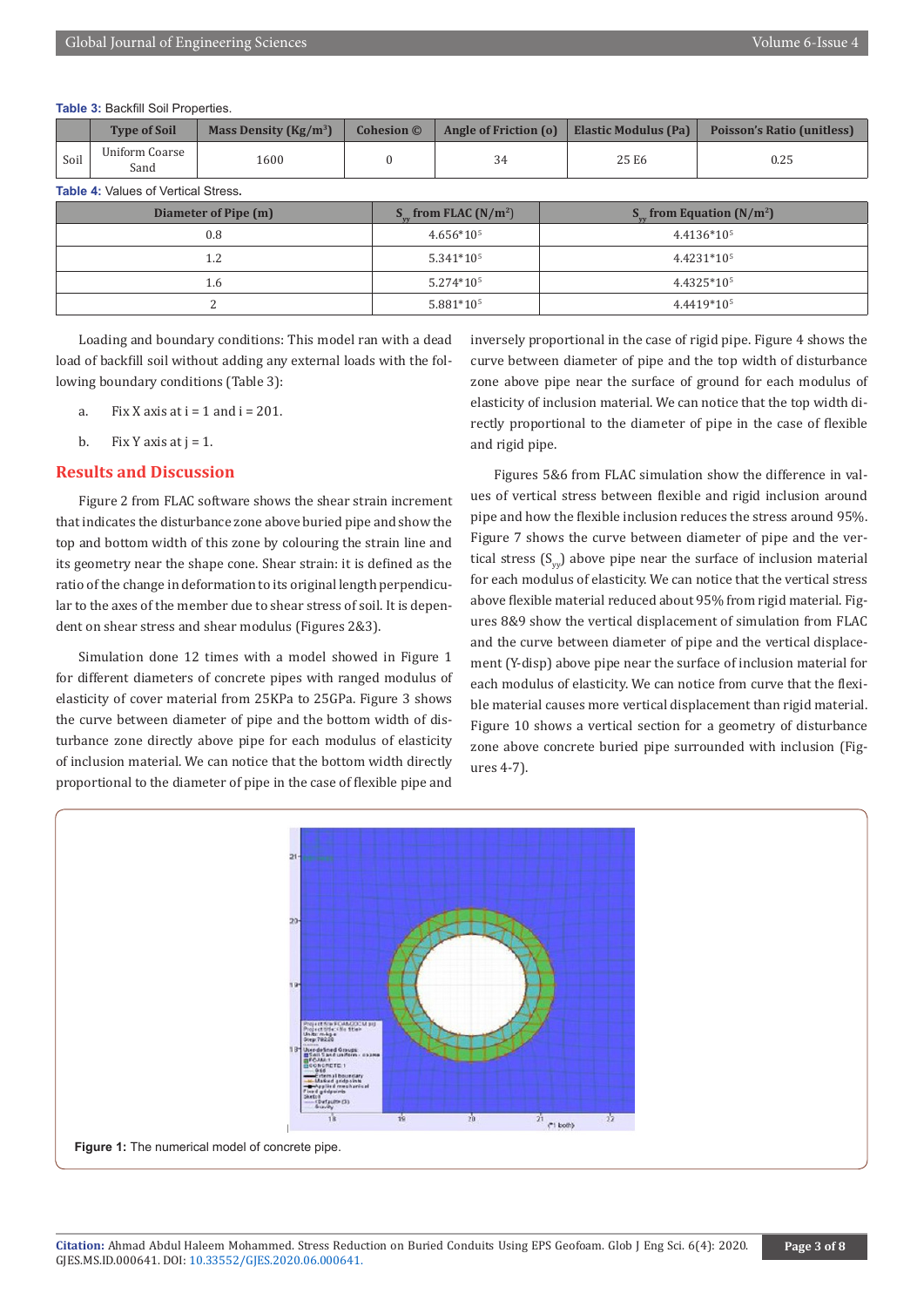



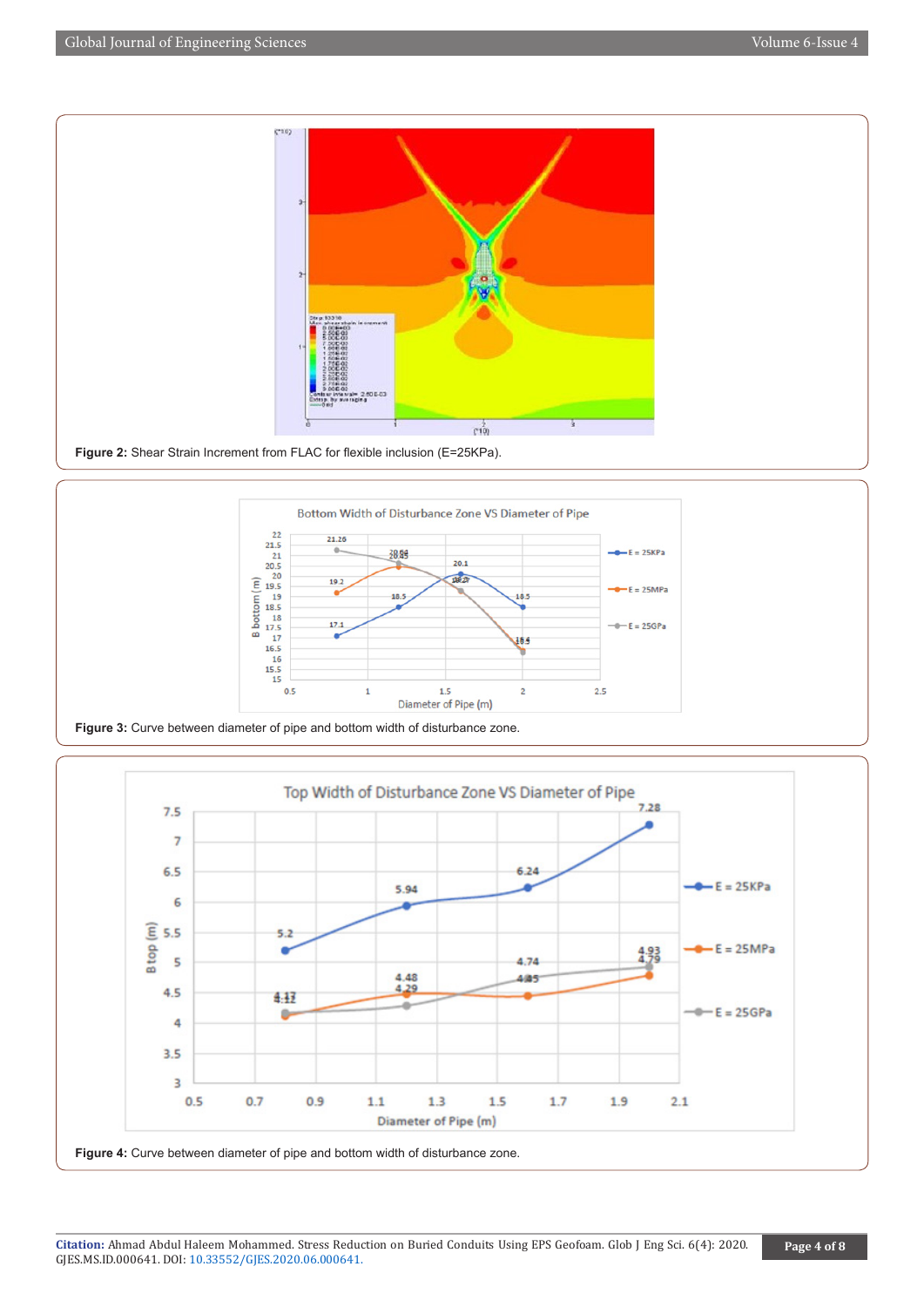





**Citation:** Ahmad Abdul Haleem Mohammed. Stress Reduction on Buried Conduits Using EPS Geofoam. Glob J Eng Sci. 6(4): 2020. GJES.MS.ID.000641. DOI: [10.33552/GJES.2020.06.000641.](http://dx.doi.org/10.33552/GJES.2020.06.000641)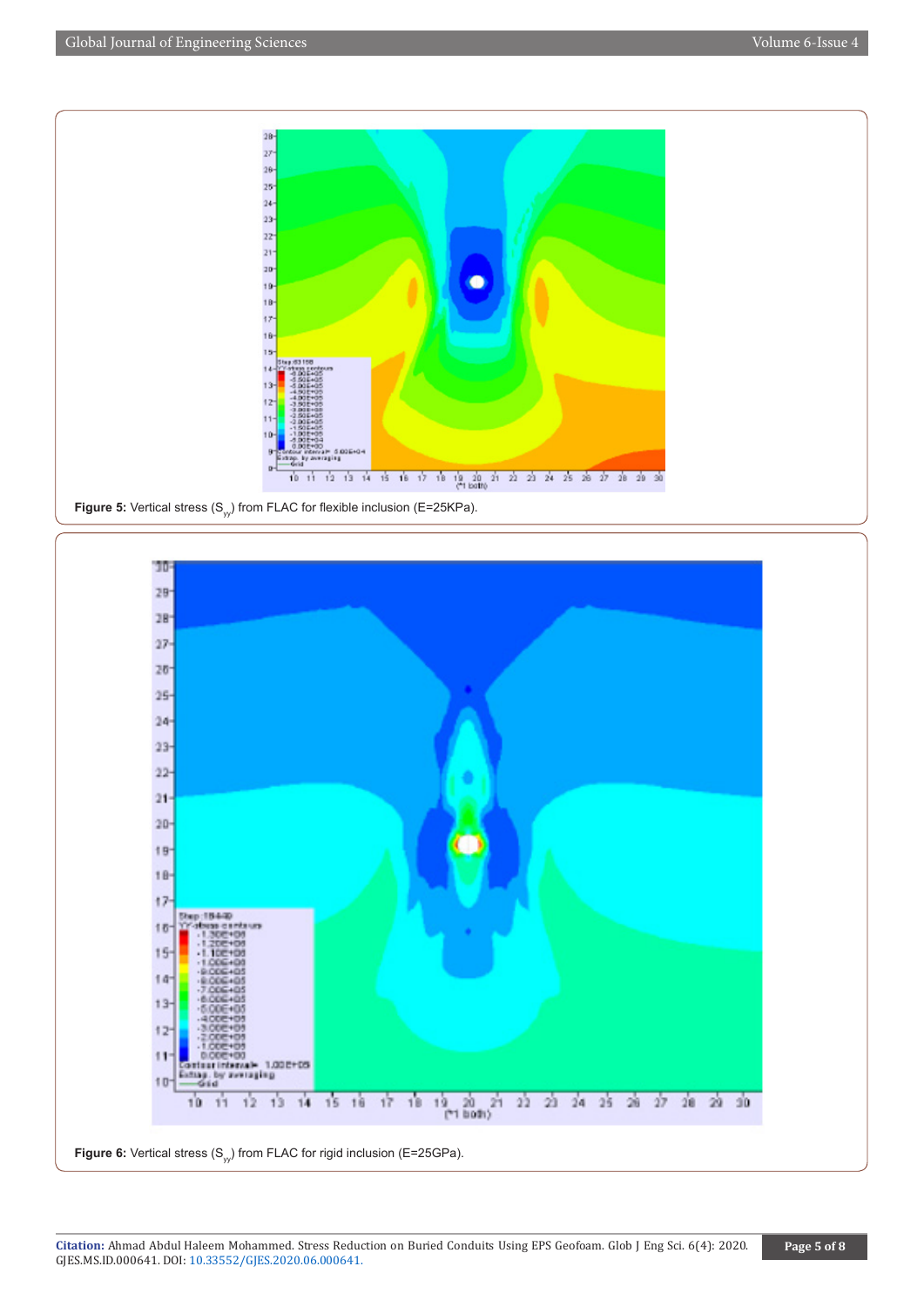



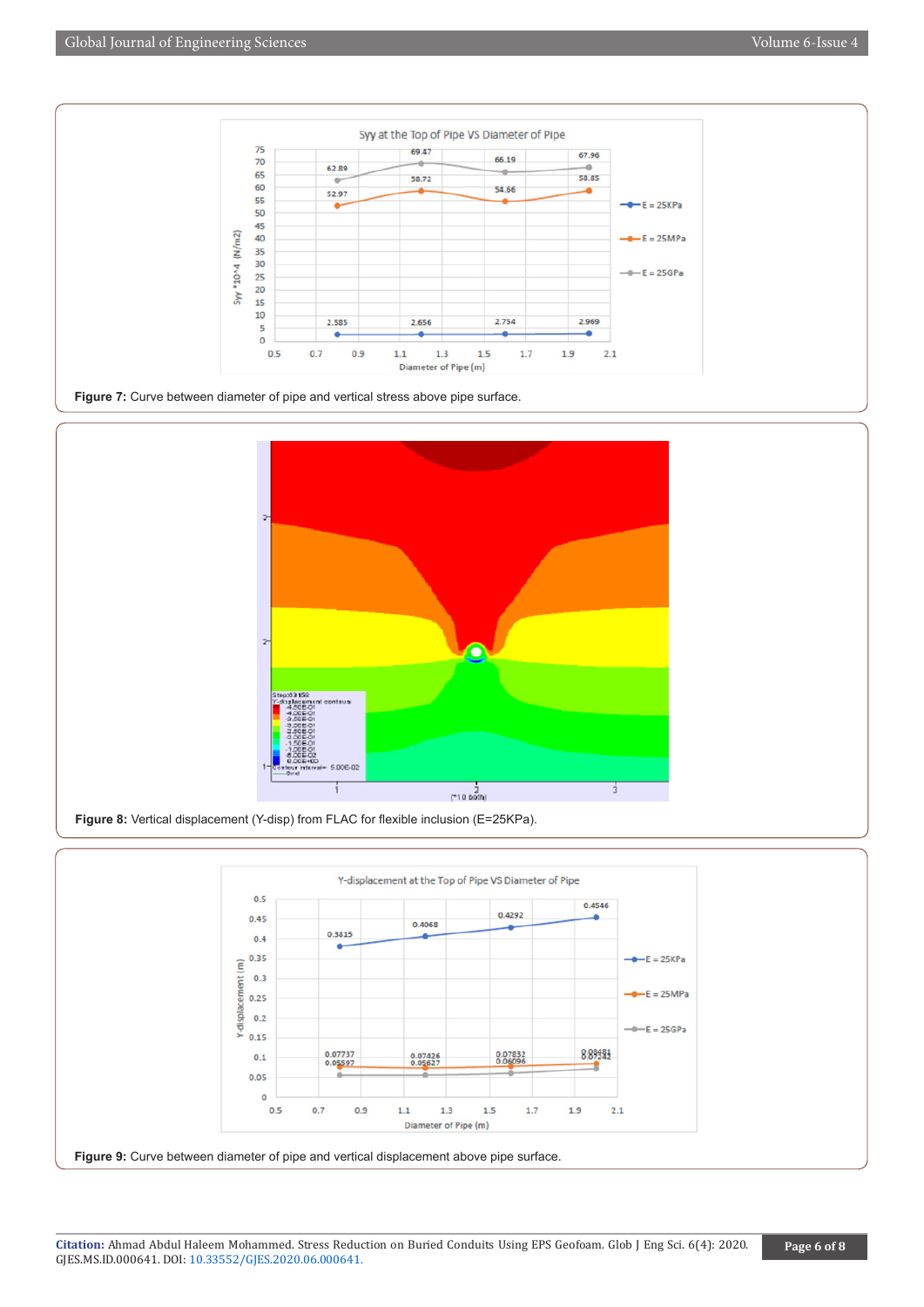

# **Analytical Verification of a Numerical Results**

This verification done for all models that have modulus of elasticity for inclusion material same as soil modulus E = 25MPa using prism load equation for trench method [9].

$$
S_{yy} = VAF * PL(N/m2)
$$
  

$$
PL = w \left( H + \frac{D_o(4-\pi)}{8} \right) (N/m2)
$$

VAF = 1.4 for the type of trench.

For  $D_{o} = 0.8$ m

$$
PL = 1600 * 9.81 \left( 20 + \frac{0.8(4 - \pi)}{8} \right) = 3.1526 * 10^5 (N / m^2)
$$

$$
S_w = 1.4 * 3.1526 * 10^5 = 4.4136 * 10^5 N / m^2
$$

From FLAC simulation the magnitude of  $S_{\text{vv}}$  at the same point (i=101, j=100) that calculated with equation:  $S_{yy}$ =4.656\*10<sup>5</sup> N/m<sup>2</sup>

For D<sub>o</sub> = 1.2m  
\n
$$
PL = 1600*9.81\left(20 + \frac{1.2(4 - \pi)}{8}\right) = 3.1594*10^5 N/m^2
$$
\n
$$
S_{vv} = 1.4*3.1594*10^5 = 4.4231*10^5 N/m^2
$$

From FLAC simulation the magnitude of  $S_{\text{vv}}$  at the same point (i=101, j=100) that calculated with equation:

$$
S_{yy}
$$
=5.341\*10<sup>5</sup> N/m<sup>2</sup>

For  $D_{o} = 1.6$ m

$$
PL = 1600 * 9.81 \left( 20 + \frac{1.6(4 - \pi)}{8} \right) = 3.1661 * 10^5 N / m^2
$$

 $S_{yy}$ =1.4\*3.1594\*10<sup>5</sup> N/m<sup>2</sup>

From FLAC simulation the magnitude of  $S_{\text{y}}$  at the same point (i=101, j=100) that calculated with equation:

$$
S_{yy}
$$
=5.274\*10<sup>5</sup>  
For D<sub>o</sub> = 2m  
 $PL = 1600*9.81(20 + \frac{2(4 - \pi)}{8}8) = 3.1728*105 N/m2$ 

$$
S_{yy} = 1.4*3.1728*105 = 4.4419*105 N/m2
$$

(Table 4)

From FLAC simulation the magnitude of  $S_{yy}$  at the same point (i=101, j=100) that calculated with equation:

$$
S_{yy}\text{=}5.881.810^{5}\ \text{N}/\text{m}^{2}
$$

Table 4 shows the values of vertical stress for all models that get from FLAC software and from equation (Figures 8&9).

# **Conclusion**

Model studies of circular rigid buried pipe 20m deep underground surface with the use of inclusion material surrounded it with different modulus of elasticity have been performed and modeled by using a finite difference program (FLAC 8.0), the following conclusions are made.

A bottom width of disturbance zone that is directly above buried pipe is directly proportional to the diameter of pipe in the case of flexible pipe and inversely proportional in the case of rigid pipe.